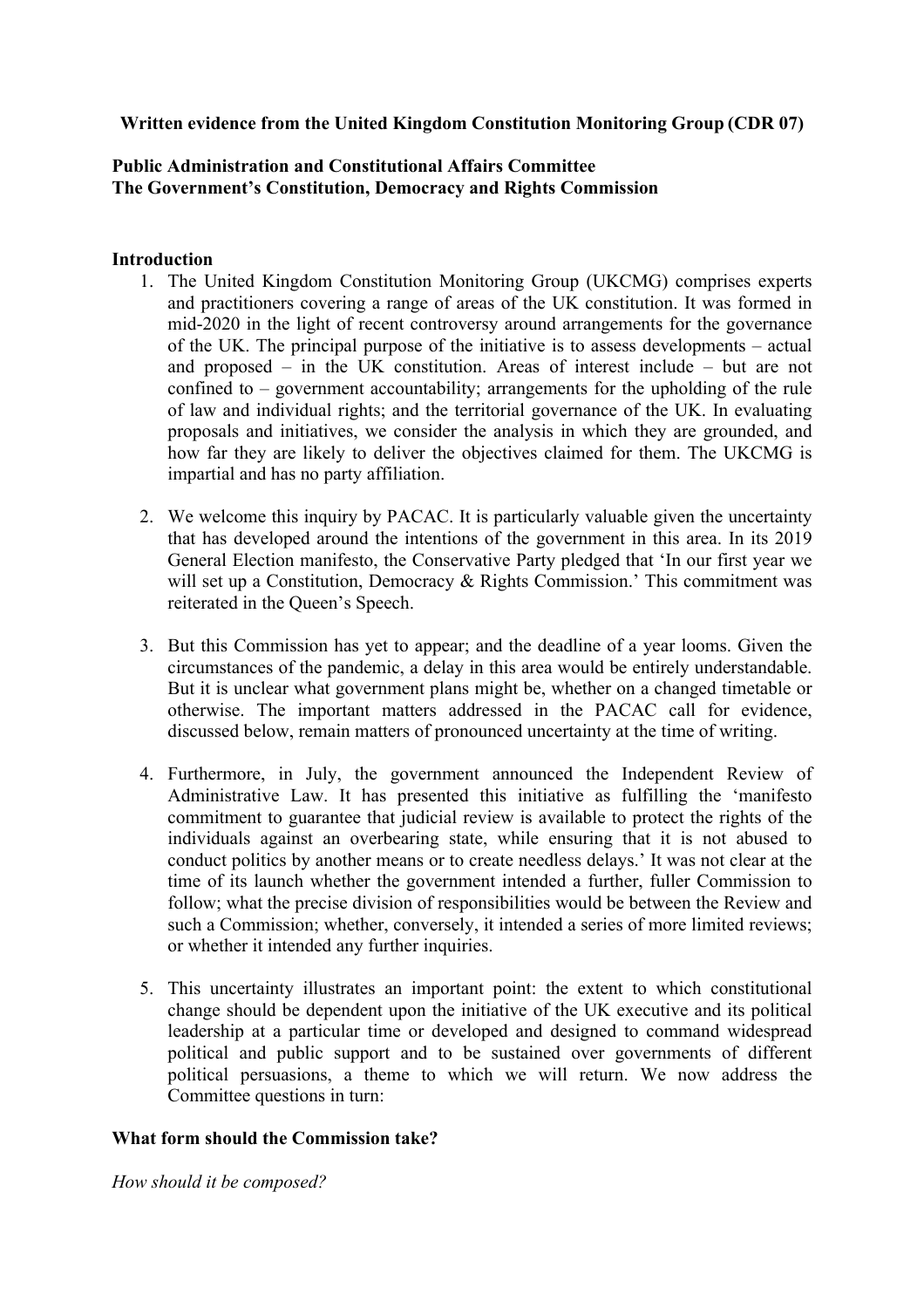6. We believe that, if it and its outputs are to command maximum legitimacy, the Commission should be composed in such a way as to contain genuine expertise and a diversity of outlooks on the subject matter with which it will engage. It should also represent the diversity of the UK, including its territorial composition. Ideally the composition of the Commission would be subject to agreement from both Houses of Parliament, and the devolved legislatures. The various devolved First Ministers should be empowered to propose names of individuals for membership. The Commission would need the support of a full-strength secretariat, ensuring that it had an effective structure, strategy and procedure and was able to fulfil its remit. This staff could comprise civil servants seconded from the UK and devolved executives.

# *Should the Commission engage the public, and if so how?*

7. If it is to help to tackle issues of public trust in our constitutional arrangements, it is important that the Commission engages with the public in appropriate ways. The precise form this interaction took would depend on a range of factors: the subject matter involved; the timeframe on which it was operating; and the resources at its disposal. There are a range of options on offer, from a more regular call for evidence to deliberative mechanisms. The latter, if employed, would need to be approached carefully, with due regard to the complexity of some of the issues involved. If used, such engagement methods would need to be a supplement to rather than substitute for the judgement of the Commission.

## *How should the Commission proceed in its work? Over what timescale?*

- 8. The Commission would ideally proceed by consensus and in as transparent a fashion possible. It would hold public hearings (online and – circumstances permitting – physical); and would have a user-friendly website. As a default, it would publish all evidence received, oral and written (with exceptions as necessary).
- 9. The scope of the Commission as suggested by the government is potentially immense, and would be difficult to deal with in a single contained exercise. For this reason, we believe it could be preferable for a standing body, with rotating membership, to carry out a rolling review of constitutional matters that it identified as meriting attention. Models for this kind of body include the Law Commission; and the former Royal Commission on Environmental Pollution.
- 10. If continuously operating, the Commission would be able to approach its task by dealing with subjects of a scale it judged to be manageable. At the same time, it could consider the subjects of its individual investigations as part of the constitutional whole with which it was concerned. It might therefore be possible to avoid the problem sometimes identified in the UK context of uncoordinated, piecemeal change.

### **What should be the main purpose and output of the commission?**

11. The purpose of the Commission is crucial. We believe that decisions about the constitutional future of the UK should be approached in an inclusive, open minded fashion which commands widespread support and confidence. The concerns of the present UK government should, of course, be addressed within the work of a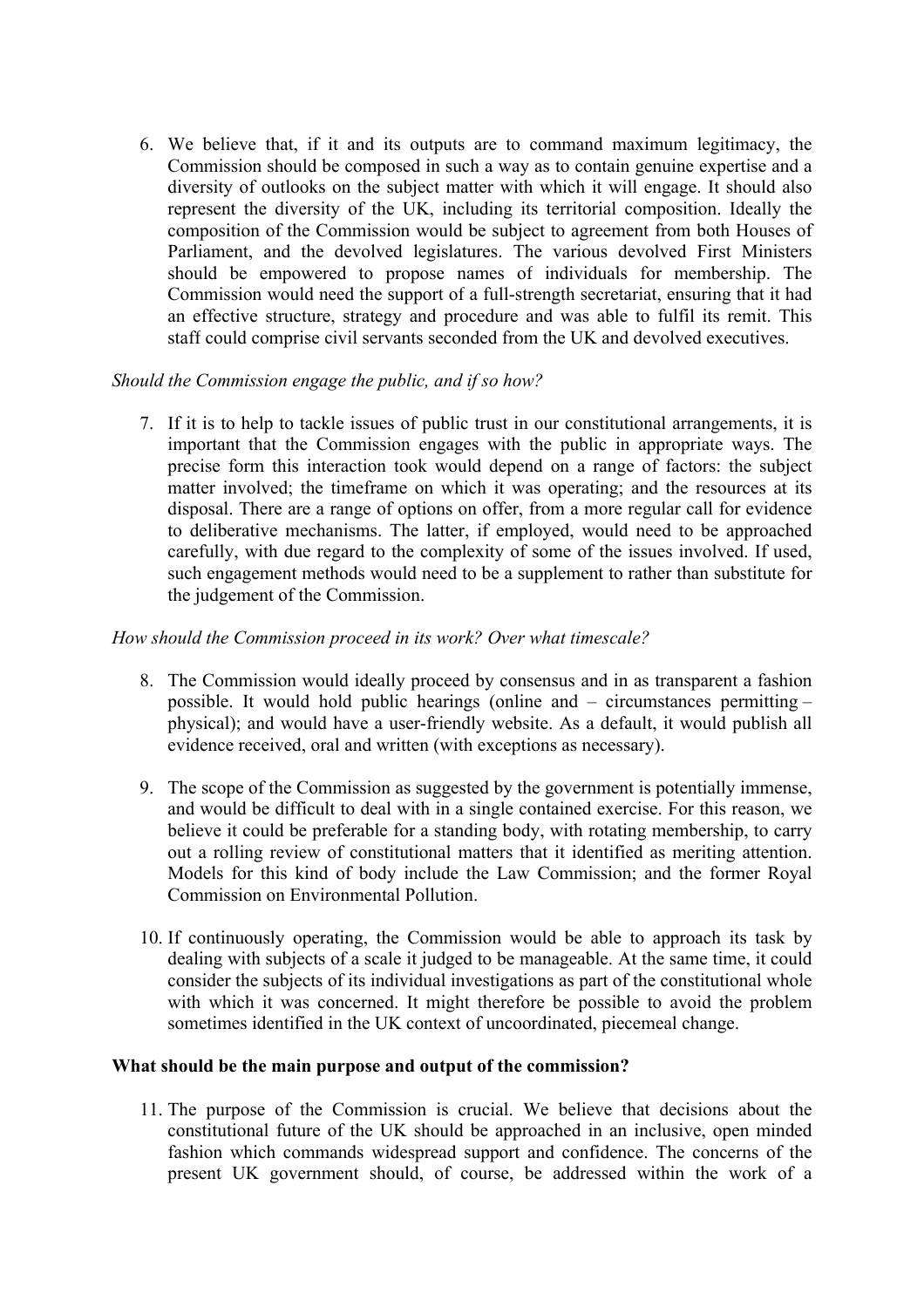Commission – but alongside other inputs and conceptions. To state the obvious, the constitution should not be a matter of short-term political partisanship, whether in the hands of the present or a future administration nor can it be sustained on the basis of narrow majoritarianism. In this context there are, of course, contested views about the constitutional lessons to be drawn from the referendum on EU membership and its aftermath but we doubt that the highly-charged political debates at the time about these events in themselves provide a satisfactory basis for constitutional deliberation.

### *How should the Commission report its findings?*

12. Potentially the Commission could report to Parliament and also to the devolved legislatures. The model we envisage would be for a standing Commission to issue regular reports dealing with those issues it judged to require its attention. Its reports would contain specific proposals for action, of a legislative nature or otherwise.

## **Given the remit of the Commission to look at "the broader aspects of our constitution" and "come up with proposals to restore trust in our institutions and in how our democracy operates" are there issues not on the Government's list that need to be examined?**

- 13. A notable apparent absence from the government list is territorial governance. The status of the devolved institutions and their relations with each-other and the centre is a pressing concern, particularly in the context of post-Brexit apportionment of powers. A further subject, the salience of which has intensified lately, is that of relations between the centre and devolved government in England. If dealing with such topics, the need to involve the tiers of governance involved in the Commission becomes more pressing.
- 14. In the context of the reference to the relationship between the government, Parliament and the courts we would emphasise the importance within our existing constitutional framework of giving Parliament more control over its agenda and of improving the quality of legislation and ensuring it responds to clearly identified needs. Proposals in these areas have been considered by both Houses of Parliament but not implemented and would provide a good starting point for review by the Commission. The Commission might also consider the ability of the UK Parliament – and devolved institutions – to involve themselves in the negotiation and conclusion of international agreements.
- 15. We also note that the list of measures for consideration includes the *role* (our italics) of the House of Lords. We do not consider its role should be considered in isolation from its composition and size, with the last consideration a clear constitutional absurdity.
- 16. Finally we note that the list does not include the role of a permanent Civil Service recruited on merit through open competition, accountable to Ministers who are in turn accountable to Parliament, or more generally the relationships between Ministers, special advisers and civil servants and their respective roles. Some comments by ministers, special advisers and the media imply that the government's actions since coming into office and its intention (like its predecessors) to reform the Civil Service may include revisiting the conventions in this area and perhaps the statutory basis for